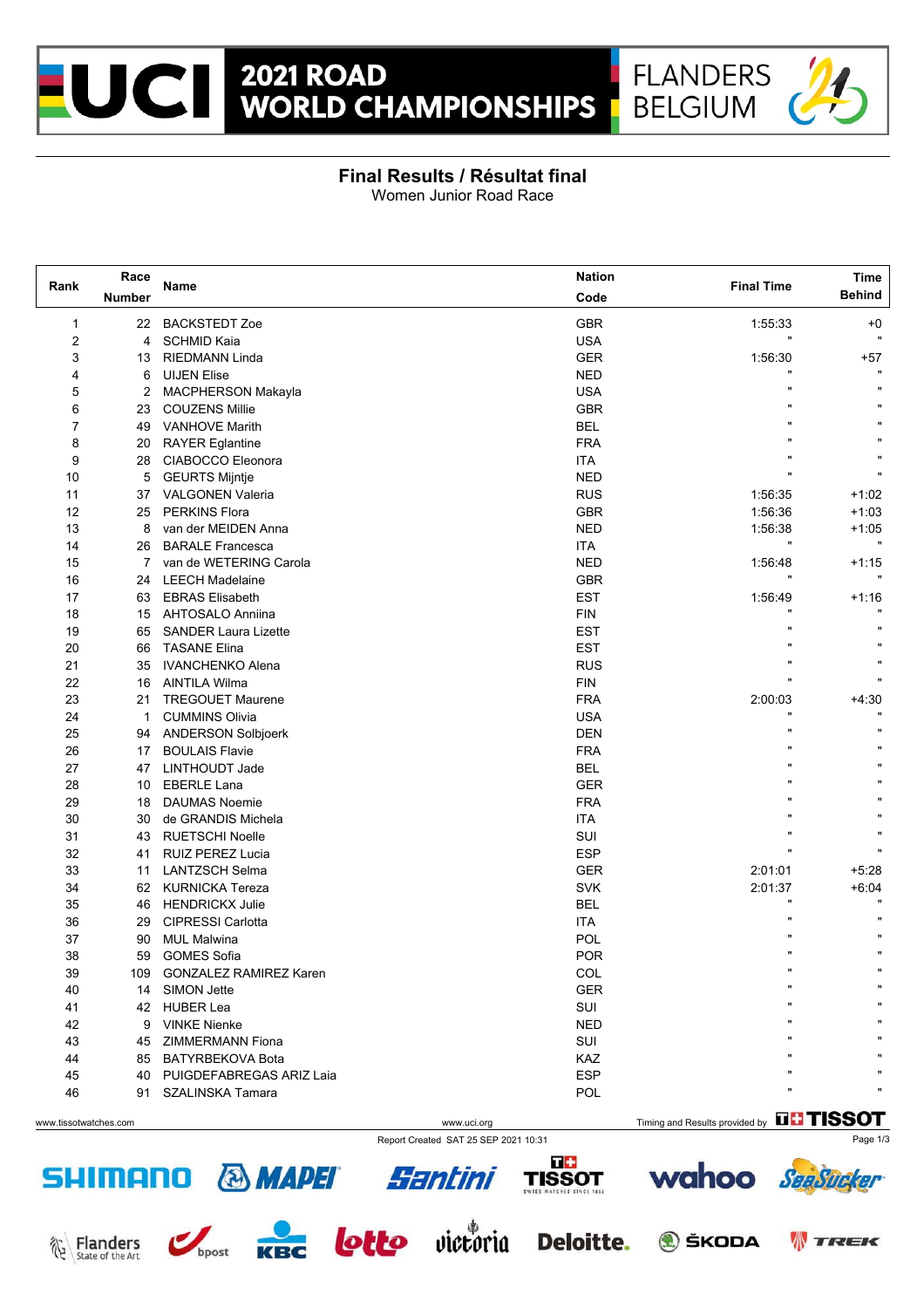



## **Final Results / Résultat final**

Women Junior Road Race

| Rank                  | Race          | Name                           |             | <b>Nation</b><br><b>Final Time</b>            | Time          |
|-----------------------|---------------|--------------------------------|-------------|-----------------------------------------------|---------------|
|                       | <b>Number</b> |                                | Code        |                                               | <b>Behind</b> |
| 47                    | 112           | ROJAS CAPERA Laura             | COL         | $\blacksquare$                                |               |
| 48                    | 34            | <b>GAIFULLINA Karina</b>       | <b>RUS</b>  | $\mathbf{u}$                                  |               |
| 49                    | 89            | <b>VIVAR TORRES Ana</b>        | ECU         | $\mathbf{u}$                                  |               |
| 50                    | 110           | <b>LOPEZ IRRENO Gabriela</b>   | COL         | $\mathbf{u}$                                  |               |
| 51                    | 70            | SODERQVIST Karin               | <b>SWE</b>  |                                               |               |
| 52                    | 33            | <b>KVASNICKOVA Eliska</b>      | CZE         |                                               |               |
| 53                    | 97            | <b>LUND Victoria</b>           | <b>DEN</b>  | 2:02:01                                       | $+6:28$       |
| 54                    | 106           | <b>KARIMOVA Sofiya</b>         | <b>UZB</b>  |                                               |               |
| 55                    | 78            | <b>MARTINI Johanna</b>         | AUT         | $\mathbf{u}$                                  | $\mathbf{u}$  |
| 56                    | 67            | <b>BYE Camilla Raanes</b>      | <b>NOR</b>  | $\mathbf{u}$                                  |               |
| 57                    | 83            | <b>GALOF Pija</b>              | <b>SLO</b>  | $\mathbf{u}$                                  |               |
| 58                    | 64            | <b>REIER Kirke</b>             | <b>EST</b>  | $\mathbf{u}$                                  |               |
| 59                    | 60            | <b>ROXO Beatriz</b>            | <b>POR</b>  | $\mathbf{u}$                                  |               |
| 60                    | 76            | <b>ERMANE MARCENKO Evelina</b> | LAT         | $\mathbf{u}$                                  |               |
| 61                    | 57            | <b>WALKER Isla</b>             | CAN         | $\mathbf{u}$                                  |               |
| 62                    | 79            | <b>SCHMIDSBERGER Daniela</b>   | AUT         | $\mathbf{u}$                                  |               |
| 63                    | 73            | <b>STRAINYTE Aukse</b>         | LTU         |                                               |               |
| 64                    | 51            | <b>KLOPPER Sonica</b>          | <b>RSA</b>  |                                               |               |
| 65                    | 81            | <b>TORRES Serena Jeanette</b>  | <b>ESA</b>  |                                               |               |
| 66                    | 111           | <b>MORENO BENITEZ Sara</b>     | COL         |                                               |               |
| 67                    | 107           | KUSKOVA Anna                   | <b>UZB</b>  |                                               |               |
| 68                    | 95            | <b>AUERBACH-LIND Laura</b>     | <b>DEN</b>  | $\mathbf{u}$                                  |               |
| 69                    | 19            | <b>FEYTOU llona</b>            | <b>FRA</b>  | 2:02:10                                       | $+6:37$       |
| 70                    | 44            | <b>WINTERBERG Joline</b>       | SUI         | 2:02:12                                       | $+6:39$       |
| 71                    | 84            | <b>MOROZ Nusa</b>              | <b>SLO</b>  | 2:02:16                                       | $+6.43$       |
| 72                    | 31            | <b>BARTOVA Gabriela</b>        | CZE         | 2:05:42                                       | $+10:09$      |
| 73                    | 36            | MOISEEVA Alina                 | <b>RUS</b>  | $\mathbf{u}$                                  |               |
| 74                    | 87            | KAZAKOVA Violetta              | KAZ         |                                               |               |
| 75                    | 115           | REBRAKOVA Olena                | <b>UKR</b>  | 2:05:44                                       | $+10:11$      |
| 76                    | 12            | <b>NIEDERMAIER Antonia</b>     | <b>GER</b>  |                                               |               |
| 77                    | 103           | CORDOVA GUERRA Nicole          | <b>MEX</b>  | $\mathbf{u}$                                  |               |
| 78                    | 82            | <b>BOBNAR Nika</b>             | <b>SLO</b>  | 2:07:22                                       | $+11.49$      |
| 79                    | 3             | <b>PATRICK Chloe</b>           | <b>USA</b>  |                                               |               |
| 80                    | 105           | LOZANO MARTINEZ Daniela        | <b>MEX</b>  | 2:07:24                                       | $+11:51$      |
| 81                    | 99            | O BRIEN Aoife                  | <b>IRL</b>  |                                               |               |
| 82                    | 48            | <b>MASURE Fien</b>             | <b>BEL</b>  |                                               |               |
| 83                    | 101           | <b>KOUKOUMA Eleni</b>          | <b>CYP</b>  |                                               |               |
| 84                    | 50            | <b>BATESON Chloe</b>           | <b>RSA</b>  |                                               | $\mathbf{u}$  |
| 85                    |               | 38 FERNANDEZ RODRIGUEZ Naroa   | <b>ESP</b>  | п                                             |               |
| 86                    |               | 100 TONKOVA Ivana              | <b>BUL</b>  | 2:07:28                                       | $+11:55$      |
| 87                    |               | 27 BASILICO Valentina          | ITA         | 2:07:29                                       | $+11:56$      |
| 88                    | 61            | CISECKA Miriama                | <b>SVK</b>  | 2:07:31                                       | $+11:58$      |
| 89                    |               | 114 MARUSHCHUK Alla            | <b>UKR</b>  | 2:08:14                                       | $+12:41$      |
| 90                    |               | 68 LAFORCE Oda                 | <b>NOR</b>  | 2:09:13                                       | $+13:40$      |
| 91                    |               | 69 BENGTSSON Felicia           | SWE         |                                               |               |
| 92                    |               | 86 GRINBERG Yelizaveta         | KAZ         | 2:11:43                                       | $+16:10$      |
| www.tissotwatches.com |               |                                | www.uci.org | Timing and Results provided by <b>THISSOT</b> |               |

Report Created SAT 25 SEP 2021 10:31 Page 2/3







 $\sqrt{1}$  TREK